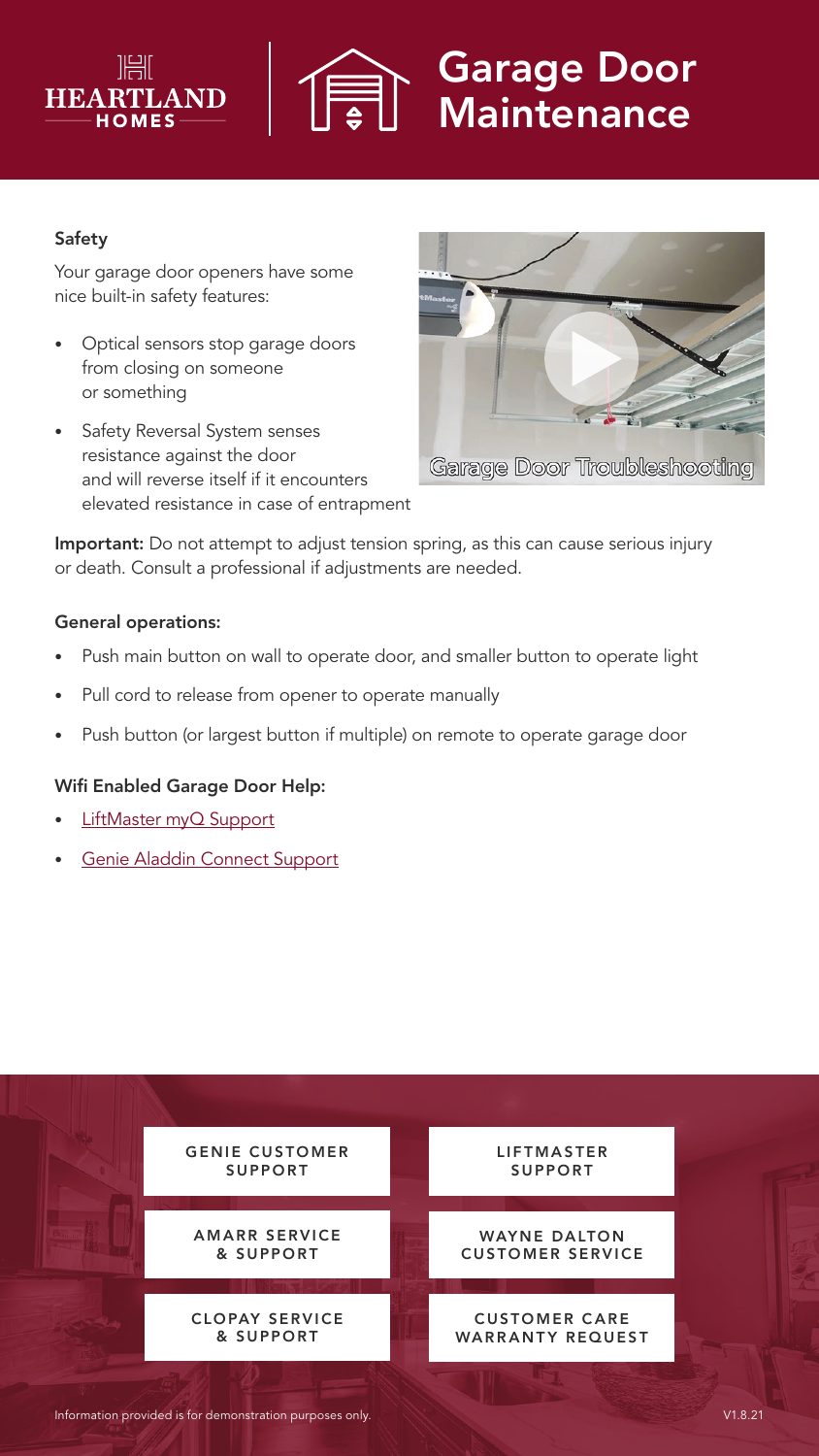



#### Maintenance and cleaning:

#### **Batteries**

• If the remote or keypad no longer operates as expected, change the batteries to see if that solves the problem.

#### Every Six Months

- Manually operate the door; if it is unbalanced or binding, call a trained door systems technician
- Check to be sure the door opens and closes fully; adjust if necessary
- Test the safety reversal system; adjust if necessary